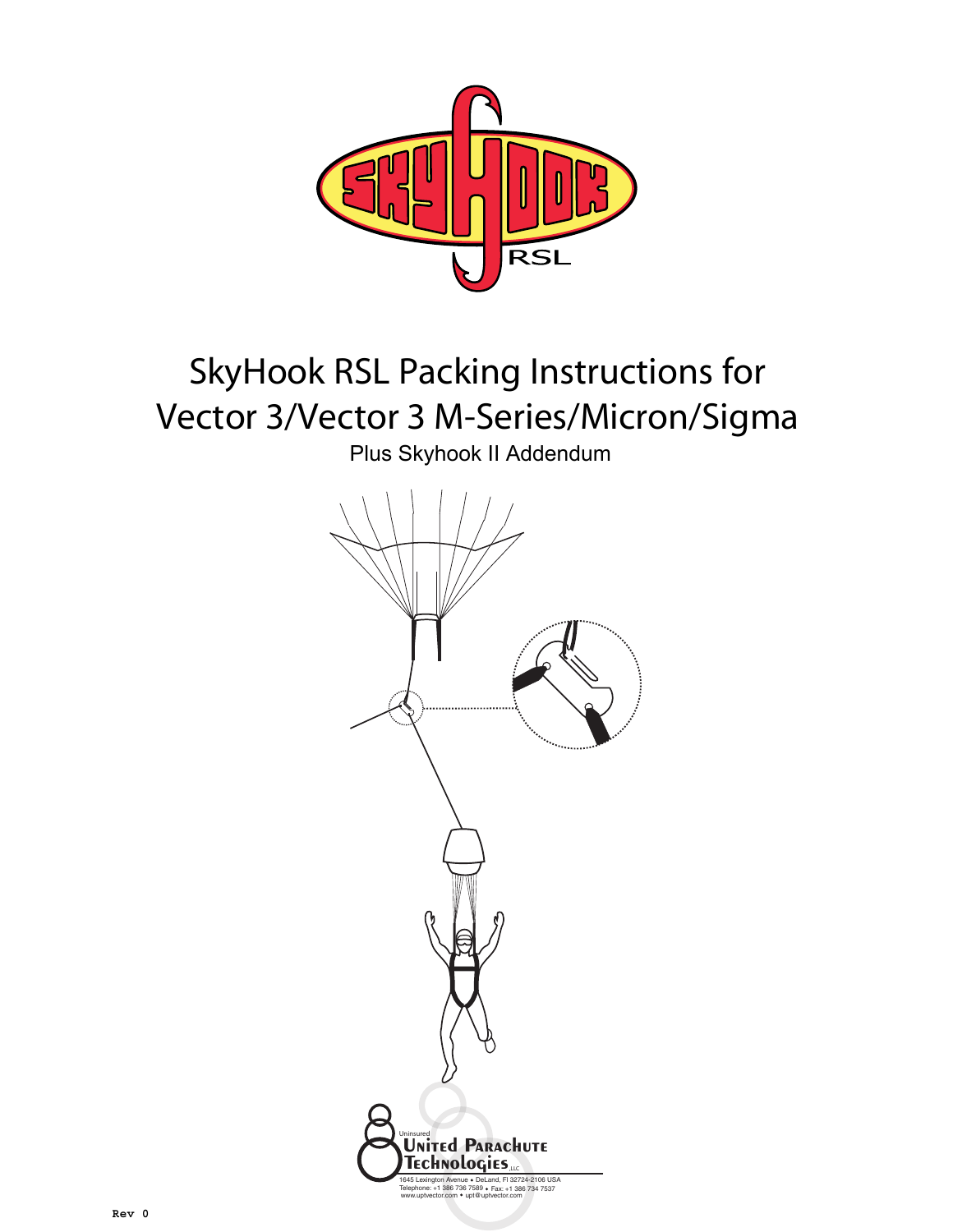A standard RSL does one thing. It pulls the reserve ripcord pin automatically after a breakaway. The Skyhook RSL does this, and then goes two steps further.

A. It automatically releases the Left (non-RSL) riser, if the right (RSL) riser releases prematurely for any reason (Collins' Lanyard). (You wouldn't want your reserve container opened with one riser still attached, would you?)

B. It then uses your departing main canopy as a super "pilot chute" to get your reserve to line stretch faster than ever before. Breakaway, to canopy-out-of-bag times are between  $\frac{1}{2}$  and  $\frac{3}{4}$  of a second, depending on the size of your reserve canopy. This is up to three times faster than a pilot chute can do it alone.

If you have a main total malfunction, or your AAD fires, the Skyhook Lanyard automatically releases, and therefore does nothing to hinder normal reserve deployment.

The Skyhook RSL System has four parts:

1. The RSL Lanyard (5/8 or 1", black webbing) with a snap shackle that connects to your right main riser at one end, and the Collins' Lanyard loop at the other.

2. The White Ripcord Lanyard, with one end sewn to the RSL loop, and the reserve ripcord pin at the other.

3. The Red Skyhook Lanyard, also sewn to the RSL loop, with the Skyhook attachment loop at its free end.



4. The Skyhook itself, which is sewn to the reserve pilot chute bridle.

(Because the RSL Lanyard, Collins' Lanyard, and Skyhook Lanyard are all part of one integrated system, pulling the yellow tab on the RSL snap shackle inactivates all three.)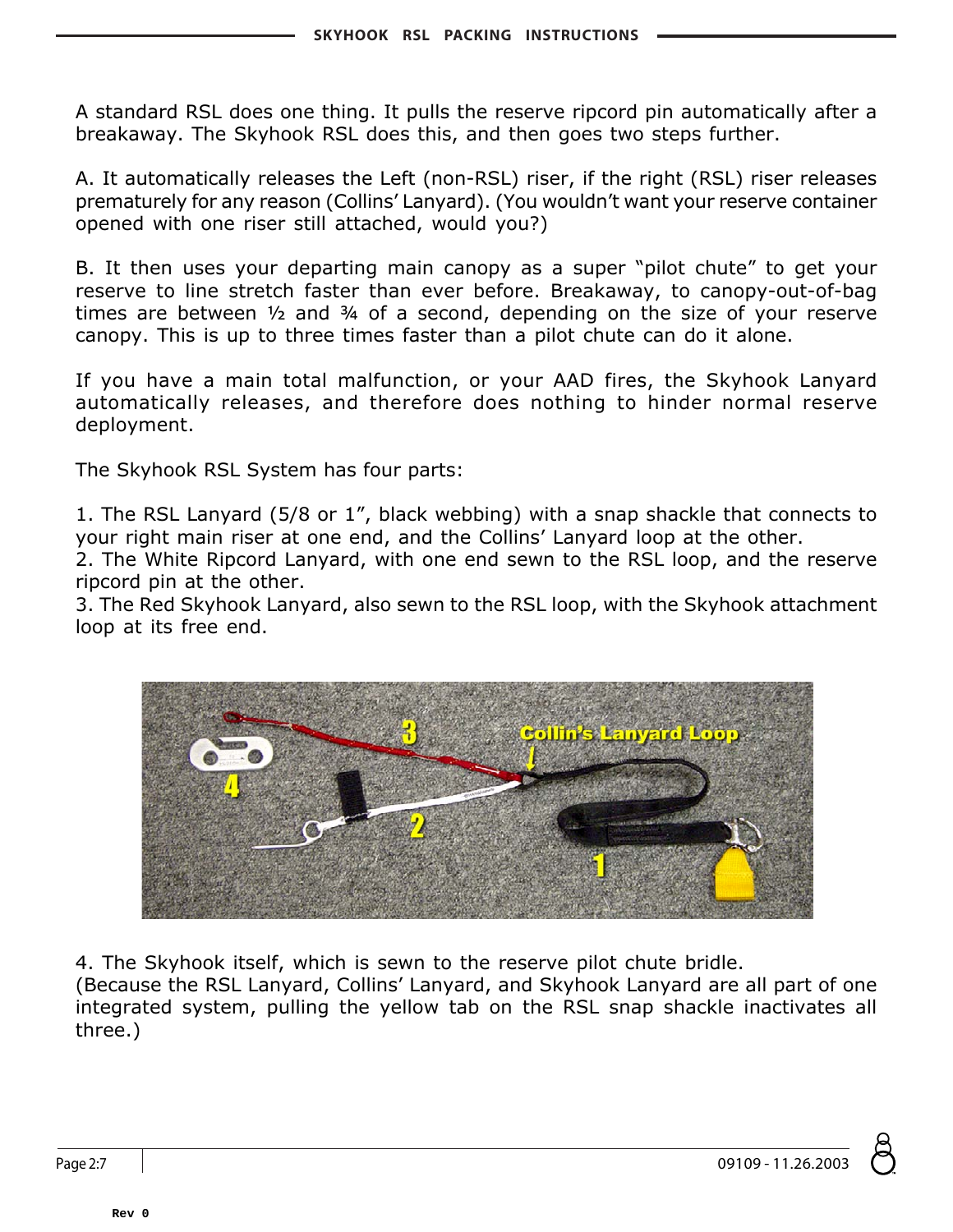

#### **WARNING**

**Before Packing:** There is no RSL guide Ring on flap #6 on Skyhook equipped rigs. Make sure the RSL guide ring has been removed on converted rigs. It was never really necessary, and someone might pass the Skyhook lanyard through it some day, causing a reserve total.

Make sure the left hand (exposed) yellow breakaway cable passes through the Collins' Lanyard loop at the end of the RSL. The Skyhook should not be used without a Collins' lanyard.





7 feet to bag | 5 feet to pilotchute

Make sure that the Skyhook is sewn to the reserve freebag bridle correctly, with the pointed end of the hook facing toward the bag. If the Skyhook were sewn on the bridle facing the wrong way, a reserve pilot chute in tow would result if the reserve were pulled in response to a main total. (This pilot chute in tow could be cleared by pulling the yellow tab to release the RSL.) Remember, this malfunction can only occur if the Skyhook is SEWN to the bridle incorrectly. It cannot be caused by a packing error.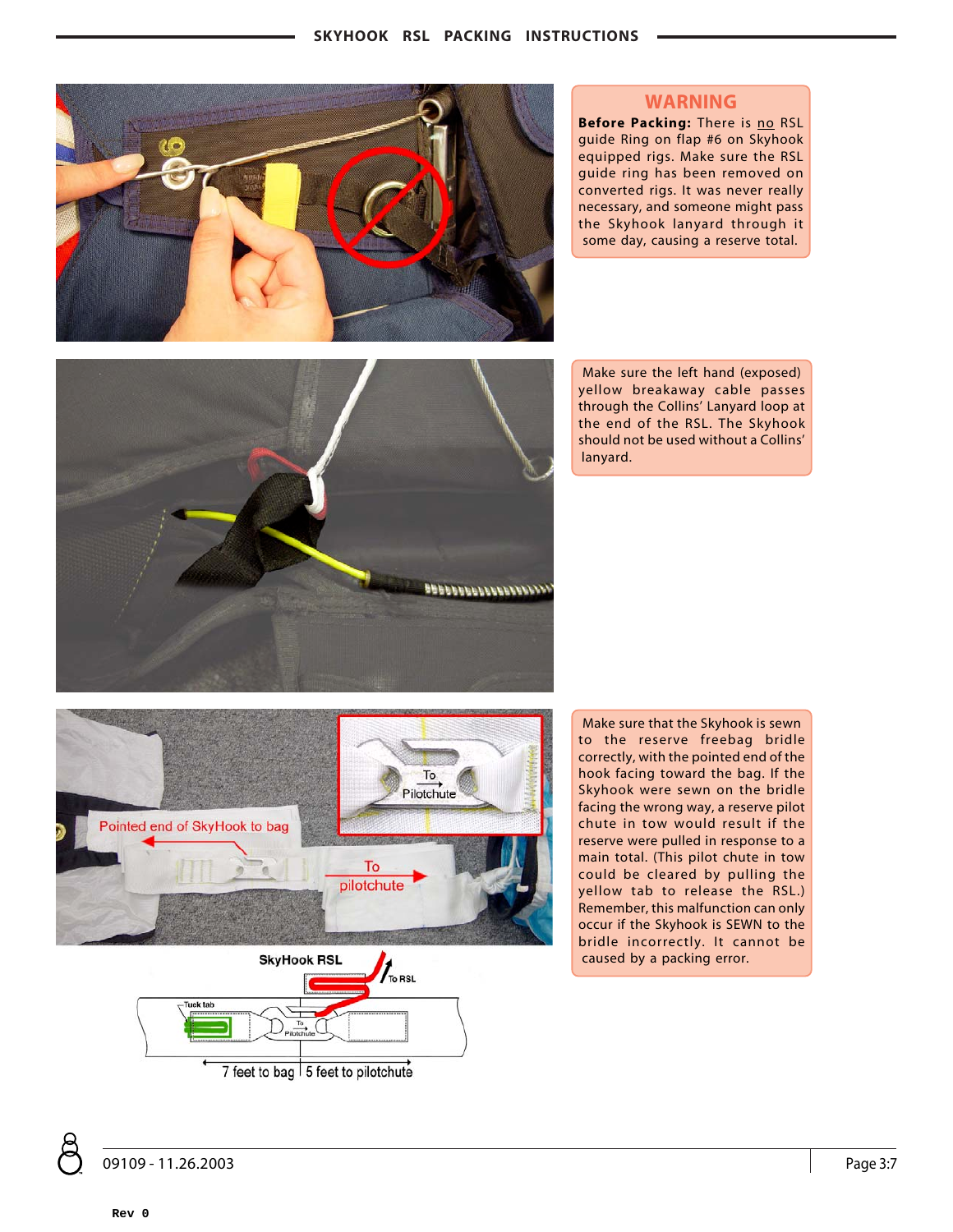# PACKING:

**1.** Place the bagged reserve canopy in the container as described in the Vector 3 Owner's Manual.



**2.** S-fold the 7-foot section of freebag bridle (up to the Green flex-tab) under pilot chute kicker flap #1, in the normal manner. Close flap #2, and secure with the reserve closing loop and temporary pin. Make sure the remaining bridle exits the closed kicker flaps to the wearer's LEFT (Right in photos) of the #2 (upper) flap, with the flex-tab side up.



**3.** Attach the RED Skyhook lanyard to flap #2 by folding the stiffened section of the lanyard in half, and inserting it completely into the RED pocket on the flap. You may have to open the pocket a little with a pencil before inserting the flex-tab.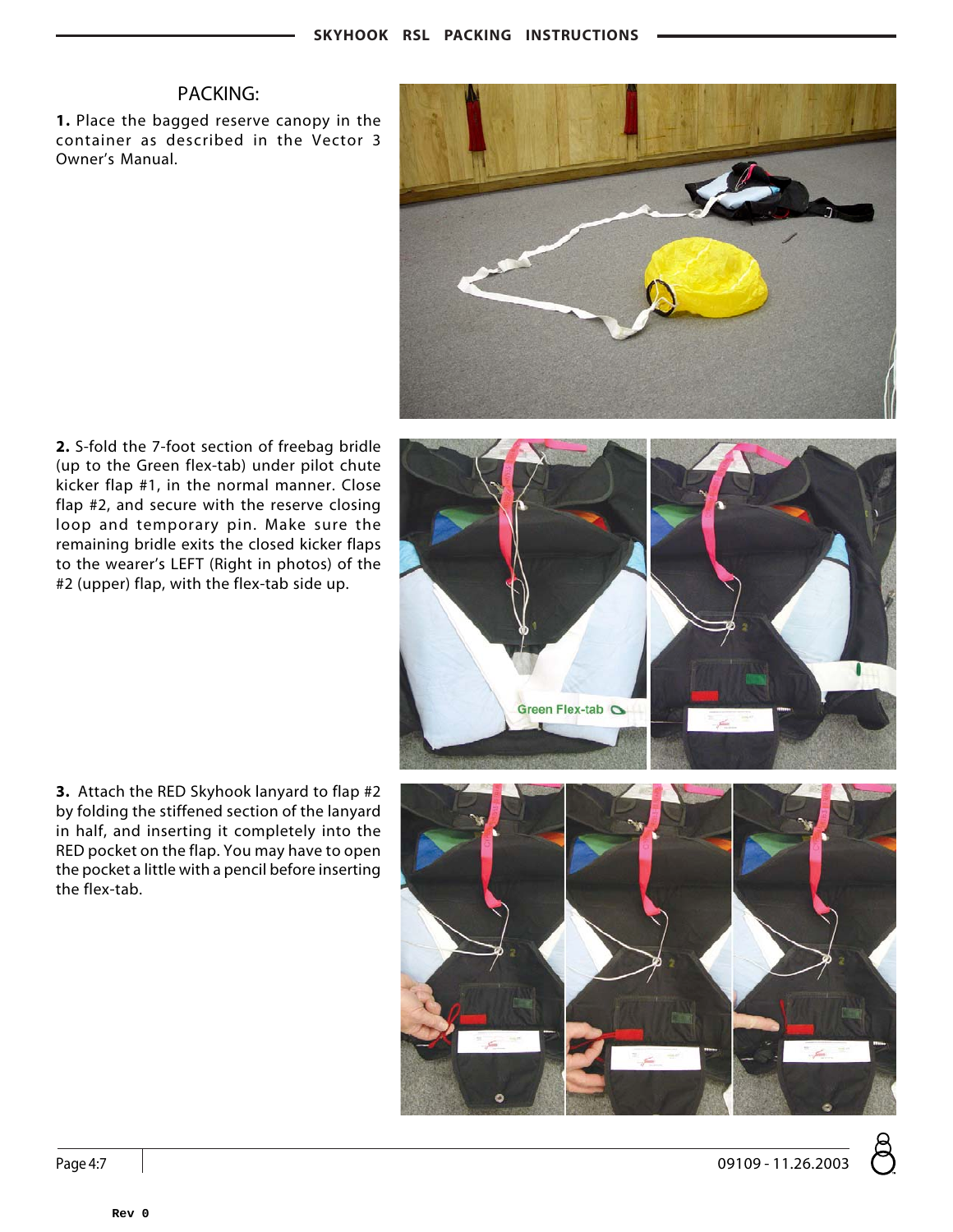

**4**. Fold the bridle over the edge of flap #2, and insert the GREEN flex-tab on the freebag bridle into the GREEN pocket on the #2 flap.



**5**. Lay the bridle over flap #2 with the Skyhook facing up. Lift the Lexan cover slightly, rotate the Skyhook enough to slip the loop on the end of the red Skyhook lanyard over the Skyhook, and rotate back into position. The Skyhook should be held firmly in place between the two pockets with less than ¼" of play. (Note: It should take a force of 5-7 lbs. to pull the red or green flex-tab out of its pouch, at a 180 degree angle to the mouth of the pouch.)



# **NOTE**

- The Skyhook has a Lexan cover piece designed to:
- 1. Hinder anything but the Skyhook Lanyard from entering the Hookslot.
- 2. Lower the chance that the hook area might be damaged by use or misuse
- Make sure this cover is in good condition and the hook area is smooth and free of burrs.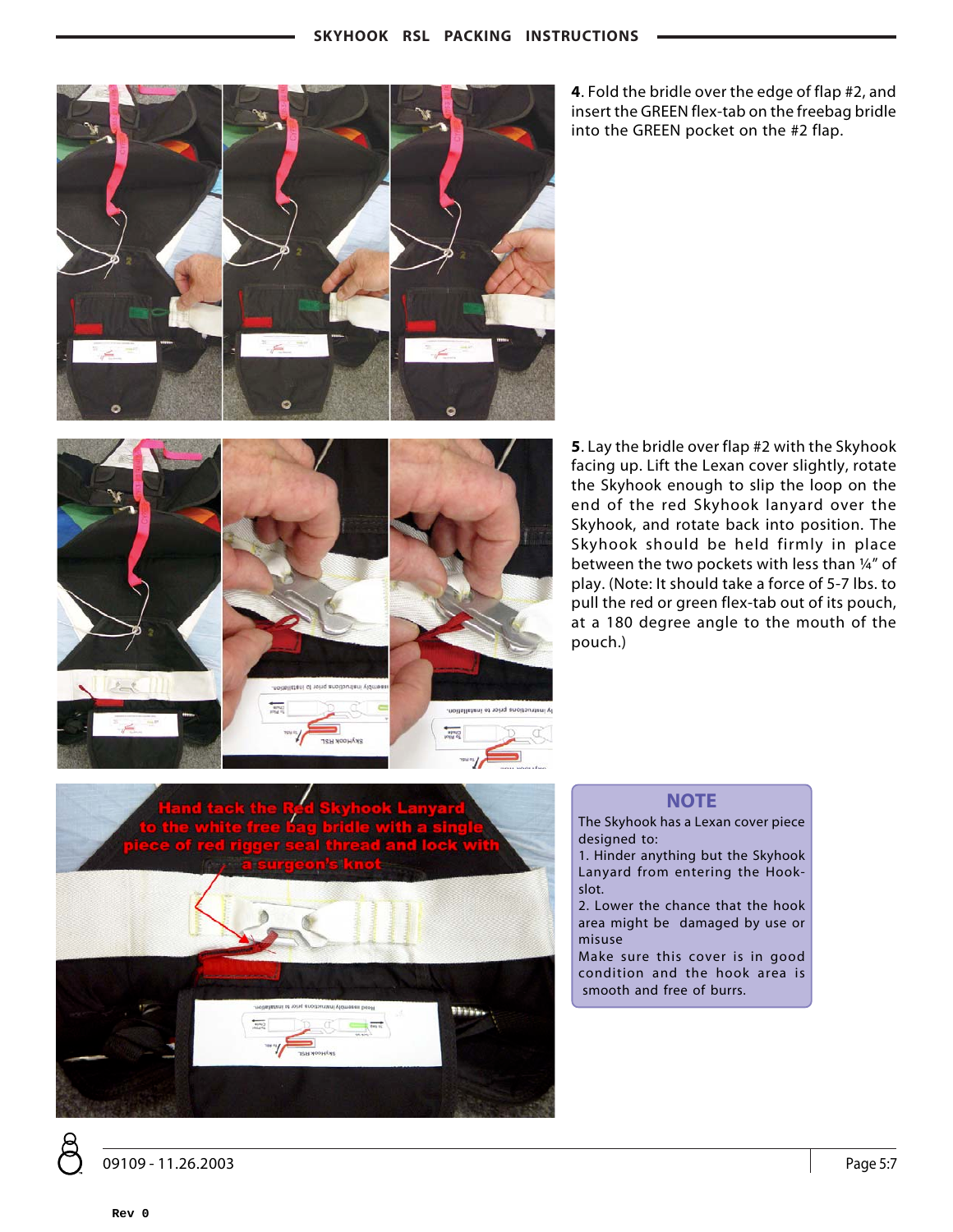## **SKYHOOK II ADDENDUM**

### **Your rig is equipped with the new Skyhook II. It differs from the original Skyhook in the following ways:**

- 1. It is anodized blue.
- 2. The "To Pilot Chute" instruction is laser etched on the top surface.
- 3. There is a holographic serial number label under the surface.
- 4. There are two Lexan cover pieces on each side.
- 5. The Lexan pieces have small holes drilled in them for safety tie thread.
- 6. The upper attachment tape is red.
- 7. The label on the rig has been updated to reflect some of these changes.

The Skyhook II'S dimensions are exactly the same, and it functions in exactly the same way as the original Skyhook. Therefore, it is fully compatible with any United Parachute Technologies rig set up for the original Skyhook.

### **Reasons For The Changes**

1. The blue anodizing makes it easier to see damage to the hook section, while the second Lexan cover piece better protects the hook from any damage.

2. The laser etching is much easier to read, and the holographic serial number seal makes it much easier for us to keep track of different Skyhook batches. Please notice that while the arrow on the Skyhook II points the same way as the original Skyhook, the "to pilot chute" text is flipped to make it "right side up" when viewed from the top of the rig.

3. Sealing the Skyhook lanyard with a single piece of red rigger seal thread passed through the holes in the two Lexan cover pieces (instead of tacking the red lanyard to the freebag bridle, as was done in the original Skyhook) results in far greater percentage of freebags still attached to the broken away main all the way to the ground. There is no chance of needle damage to the bridle from successive tacking with a dull needle.

4. Making the upper (toward the pilot chute) Skyhook attachment tape red makes it even less likely that someone, will some day sew a Skyhook to the bridle backwards.

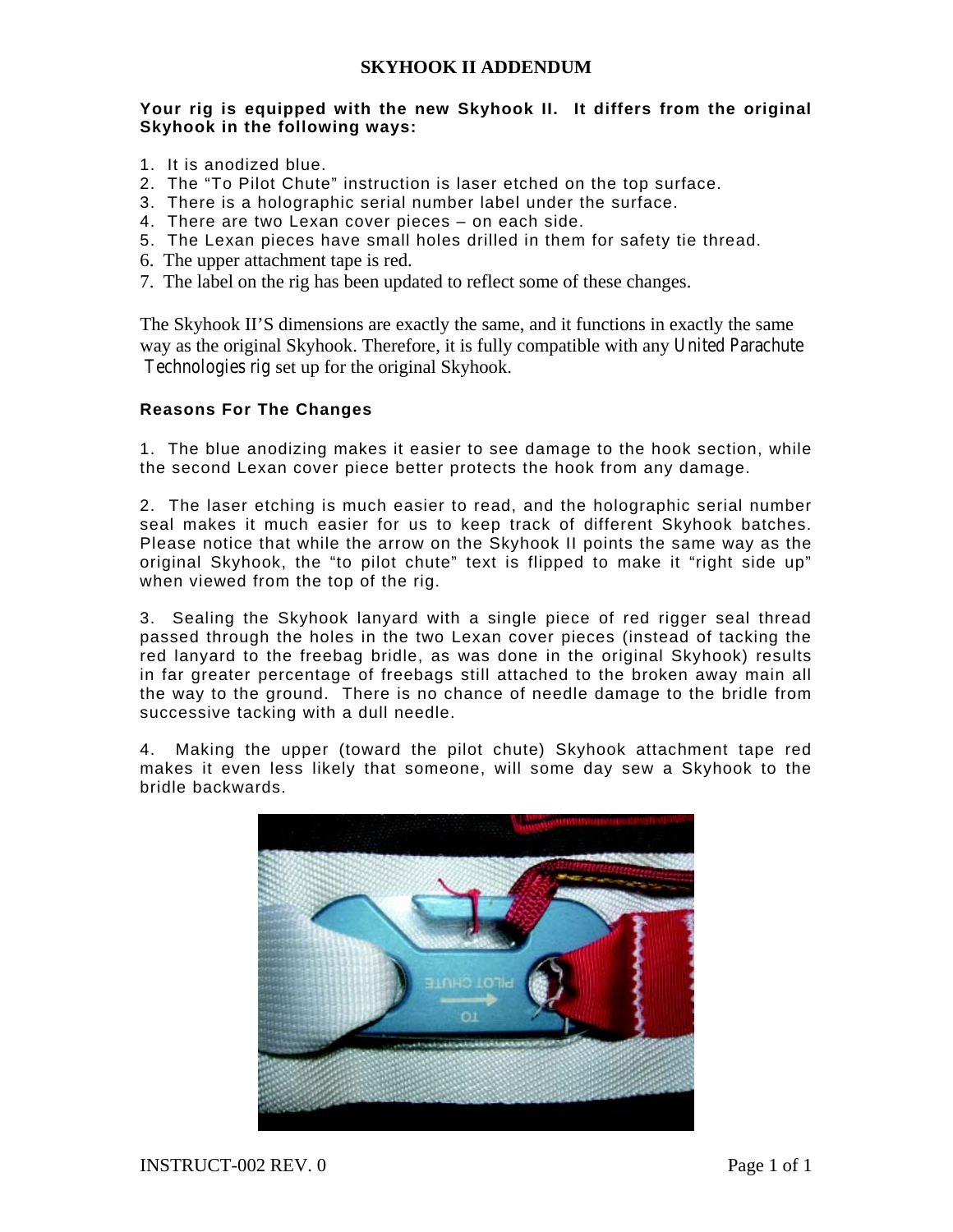**6.** Close the Skyhook cover flap (2A) over the Skyhook assemblage, pass the reserve closing loop through its grommet, and secure with the temporary pin.



## **WARNING**

Make sure that the Skyhook lanyard goes directly from the RSL lanyard to the Skyhook hardware, without going through or under anything. (Except flap #2A)



**7.** S-fold the remaining 5' of freebag bridle on top of flap 1, and continue packing according to the exsisting Vector 3 Owner's manual staring at page 28, #6.